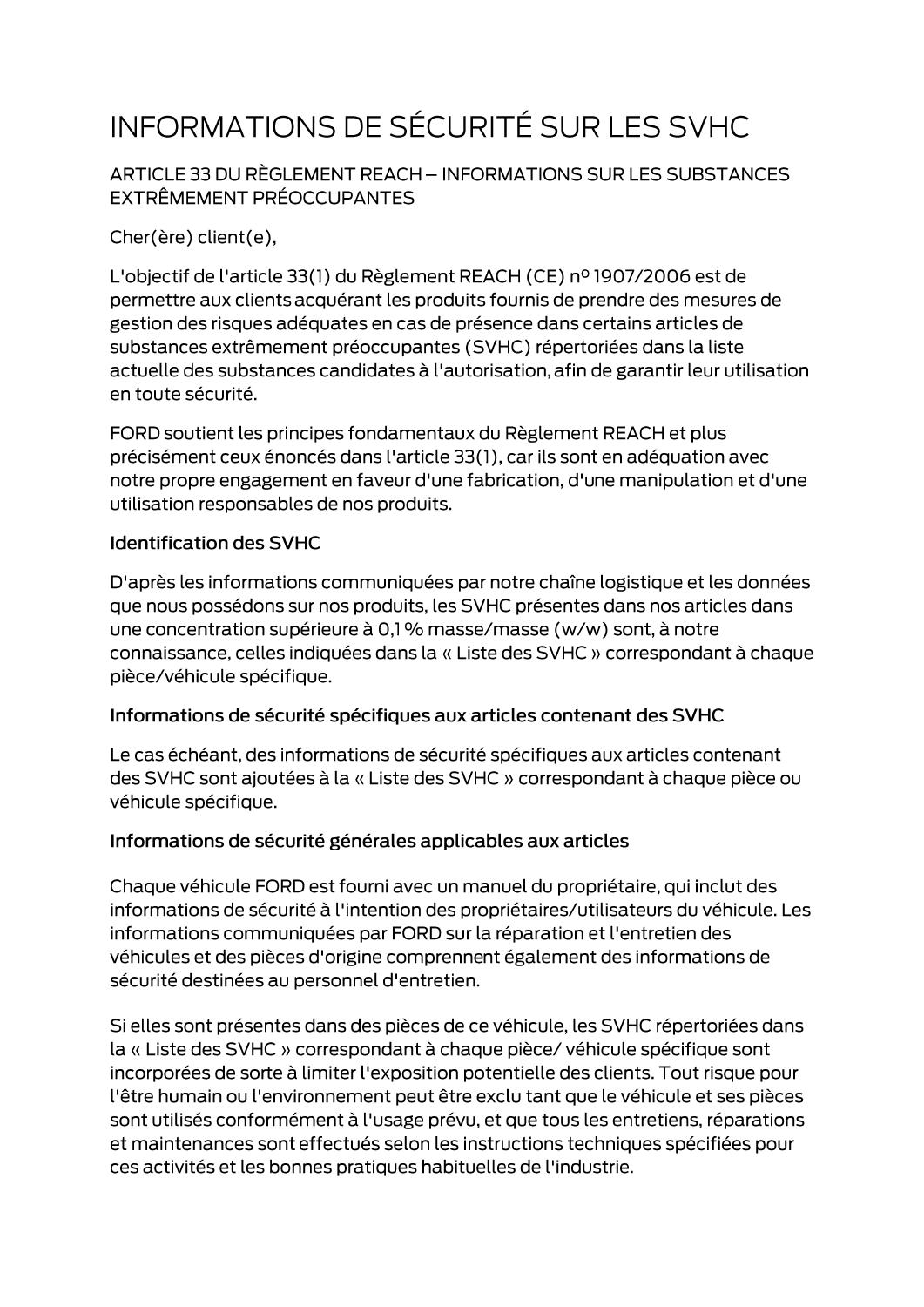Dans l'Union européenne, le traitement des véhicules hors d'usage peut s'opérer uniquement dans une installation de traitement autorisée. Les pièces des véhicules doivent être traitées conformément à la législation locale applicable et aux directives des autorités locales.

## **Modèle: New Ford Focus**

Liste des SVHC basée sur la liste des substances candidates de l'ECHA datée du ler janvier 2022

### Informations de sécurité spécifiques aux articles contenant des SVHC

Aucune information de sécurité spécifique n'est requise - Suivre les Informations de sécurité générales applicables aux articles.

| <b>Commodity</b>                                                        | <b>REACH SVHCs</b>                                          |
|-------------------------------------------------------------------------|-------------------------------------------------------------|
| <b>A/C Compressor</b>                                                   | 4,4'-Isopropylidenediphenol[80-05-7]                        |
|                                                                         | Lead[7439-92-1]                                             |
| A/C Lines, Receiver Drier and<br><b>Accumulator</b>                     | Lead[7439-92-1]                                             |
| <b>ABS/ESC Module</b>                                                   | Lead[7439-92-1]                                             |
| <b>Accessories</b>                                                      | 1,2-Dimethoxyethane[110-71-4]                               |
|                                                                         | Lead[7439-92-1]                                             |
| <b>Active and Air Suspension</b>                                        | Lead[7439-92-1]                                             |
| <b>Adaptive Cruise Control</b>                                          | Lead[7439-92-1]                                             |
| <b>Air Brakes</b>                                                       | Lead[7439-92-1]                                             |
| <b>AIS - Air Cleaner and Low</b><br><b>Pressure Ducts</b>               | Lead[7439-92-1]                                             |
| <b>AIS - High Pressure Ducts</b>                                        | Lead[7439-92-1]                                             |
| <b>Alternator</b>                                                       | Lead[7439-92-1]                                             |
| Antenna                                                                 | Lead[7439-92-1]                                             |
| <b>Audio and Navigation Head Units</b>                                  | Lead[7439-92-1]                                             |
| <b>Badges</b>                                                           | 2-(2H-Benzotriazol-2-yl)-4,6-ditertpentylphenol[25973-55-1] |
| <b>Battery</b>                                                          | Lead[7439-92-1]                                             |
| <b>Body Moldings - Roof Rack</b>                                        | C,C'-azodi(formamide)[123-77-3]                             |
|                                                                         | Lead[7439-92-1]                                             |
| <b>Body Structure - Decklid/Liftgate</b><br>(incl Hinge/Supt)           | Lead[7439-92-1]                                             |
| <b>Body Structure - Floor Pan - Front</b><br><b>Floor and Side Sill</b> | 2-(2H-Benzotriazol-2-yl)-4,6-ditertpentylphenol[25973-55-1] |
|                                                                         | Diboron-trioxide[1303-86-2]                                 |
|                                                                         | Lead[7439-92-1]                                             |
|                                                                         | Refractory ceramic fibres[142844-00-6]                      |
| Body Structure - Floor Pan - Rear<br><b>Floor</b>                       | Lead[7439-92-1]                                             |
| <b>Body Structure - Hood Assembly</b><br>(incl Hinge/Supt)              | 2-(2H-Benzotriazol-2-yl)-4,6-ditertpentylphenol[25973-55-1] |
| <b>Brake Actuation</b>                                                  | Lead[7439-92-1]                                             |
| <b>Brake Tubes and Hoses</b>                                            | Lead[7439-92-1]                                             |
| <b>Brakes - Caliper &amp; Anchor Brkt</b><br>Assy (Front, Rear)         | 2-Methylimidazole[693-98-1]                                 |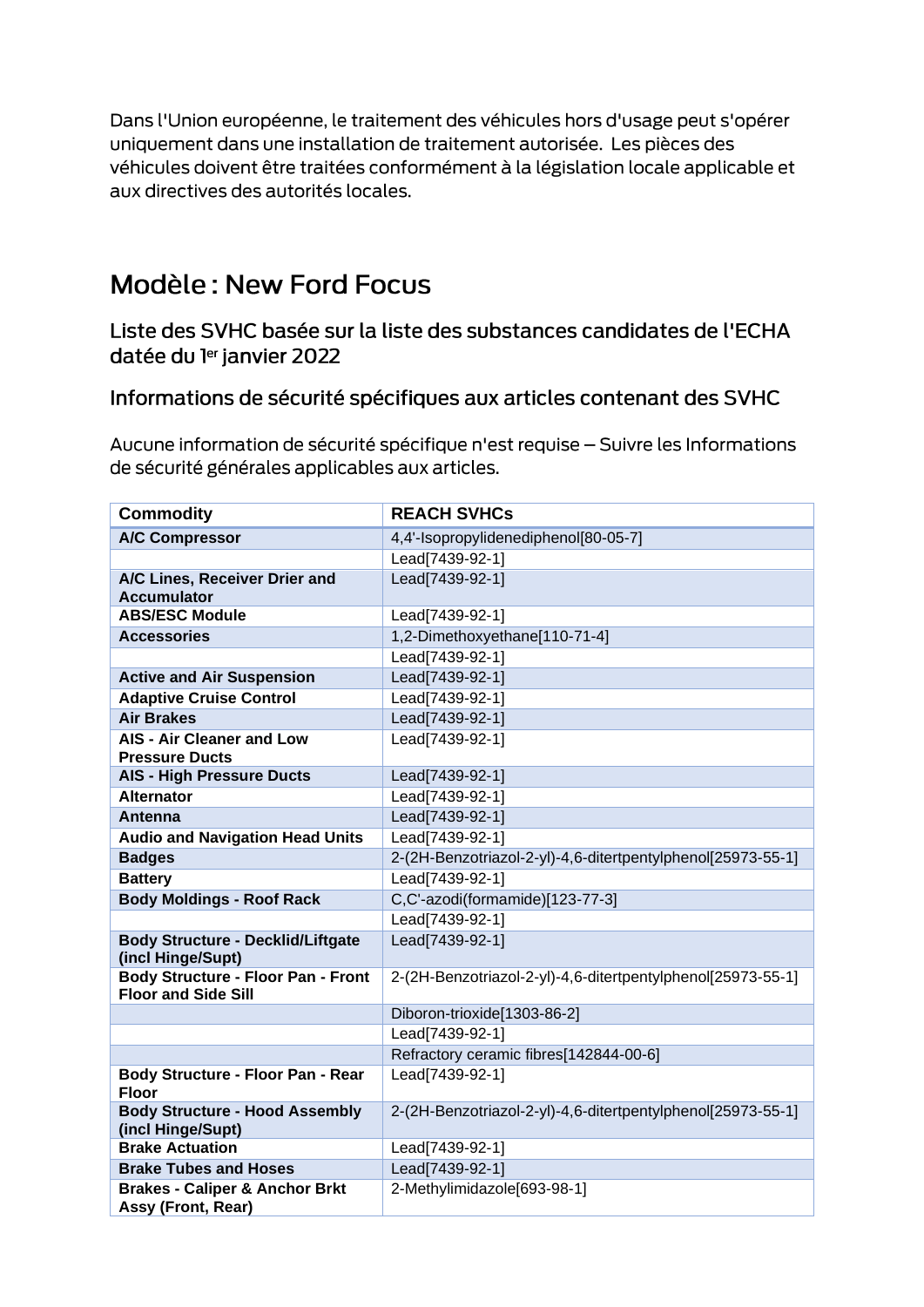|                                                                        | Lead[7439-92-1]                                        |
|------------------------------------------------------------------------|--------------------------------------------------------|
|                                                                        | Tris(nonylphenyl)phosphite[26523-78-4]                 |
| <b>Bumpers Beams (Un-Exposed) -</b><br><b>Front/Rear</b>               | C,C'-azodi(formamide)[123-77-3]                        |
| <b>CCB (IP cross car beam)</b>                                         | Lead[7439-92-1]                                        |
| <b>Charge Air Cooler</b>                                               | Lead[7439-92-1]                                        |
| <b>CHMSL</b>                                                           | Lead[7439-92-1]                                        |
| <b>Combined Sensing Module</b>                                         | 1,2-Dimethoxyethane[110-71-4]                          |
| <b>Console Floor/Rear</b>                                              | 6,6'-Di-tert-butyl-2,2'-methylenedi-p-cresol[119-47-1] |
|                                                                        | C,C'-azodi(formamide)[123-77-3]                        |
| <b>Control Arm and Bushing</b>                                         | 6,6'-Di-tert-butyl-2,2'-methylenedi-p-cresol[119-47-1] |
| <b>Assembly</b>                                                        |                                                        |
| <b>Cooling Fans</b>                                                    | Lead[7439-92-1]                                        |
| <b>Cooling Hoses &amp; Bottles</b>                                     | Lead[7439-92-1]                                        |
| <b>EDS Wiring Assembly &amp;</b>                                       | 4,4'-Isopropylidenediphenol[80-05-7]                   |
| <b>Components</b>                                                      | Lead[7439-92-1]                                        |
| <b>EGR System (Gas/Diesel)</b>                                         | Lead[7439-92-1]                                        |
| <b>Electro/Mechanical Devices</b>                                      | 4,4'-Isopropylidenediphenol[80-05-7]                   |
|                                                                        |                                                        |
| <b>Electronic Control Panel and CCH</b>                                | Lead[7439-92-1]<br>Lead[7439-92-1]                     |
|                                                                        |                                                        |
|                                                                        | N,N-Dimethylacetamide[127-19-5]                        |
| <b>Electronic Modules - Amplifiers</b>                                 | Lead[7439-92-1]                                        |
| <b>Electronic Modules - Displays</b>                                   | Lead[7439-92-1]                                        |
| <b>Electronic Modules - Door Zone</b>                                  | Lead[7439-92-1]                                        |
| <b>Electronic Modules - Power</b><br><b>Decklid/Liftgate (PLG)</b>     | Lead[7439-92-1]                                        |
| <b>Electronic Modules - Suspension</b>                                 | Lead[7439-92-1]                                        |
| <b>Electronic Modules - SYNC</b>                                       | Lead[7439-92-1]                                        |
| <b>Engine Covers and Badges</b>                                        | Lead[7439-92-1]                                        |
| <b>Engine Sealing (Including head</b><br>gaskets)                      | Lead[7439-92-1]                                        |
| <b>Evaporator and Blower Assemby</b><br>(HVAC Module)                  | Lead[7439-92-1]                                        |
|                                                                        | Refractory ceramic fibres[142844-00-6]                 |
| <b>Exhaust Cold End (Muffler &amp;</b><br><b>Output Pipe Assembly)</b> | Lead[7439-92-1]                                        |
| <b>FEAD</b>                                                            | Lead[7439-92-1]                                        |
| <b>Fixed Glass</b>                                                     | Lead[7439-92-1]                                        |
| <b>Front / Rear Door Trim</b>                                          | C,C'-azodi(formamide)[123-77-3]                        |
| <b>Fuel Injection</b>                                                  | Lead[7439-92-1]                                        |
| <b>Fuel Lines</b>                                                      | 6,6'-Di-tert-butyl-2,2'-methylenedi-p-cresol[119-47-1] |
|                                                                        | Lead[7439-92-1]                                        |
| <b>Fuel Tanks</b>                                                      | Lead[7439-92-1]                                        |
| <b>GOR and Radiator Support</b>                                        | Lead[7439-92-1]                                        |
| <b>Headlamp / Side Marker</b>                                          | 2-Methyl-1-(4-methylthiophenyl)-2-morpholinopropan-1-  |
|                                                                        | one[71868-10-5]                                        |
|                                                                        | Lead[7439-92-1]                                        |
| <b>Headliner / Sunvisor</b>                                            | C,C'-azodi(formamide)[123-77-3]                        |
| <b>Hinges and Checks - Side Door</b>                                   | Cobalt sulphate[10124-43-3]                            |
| <b>I/S Mirror</b>                                                      | Lead[7439-92-1]                                        |
| <b>Instrument Cluster</b>                                              | Lead[7439-92-1]                                        |
| <b>Interior Lighting</b>                                               | 4,4'-Isopropylidenediphenol[80-05-7]                   |
|                                                                        | Lead[7439-92-1]                                        |
| <b>IP Substrate and Ducts</b>                                          | C,C'-azodi(formamide)[123-77-3]                        |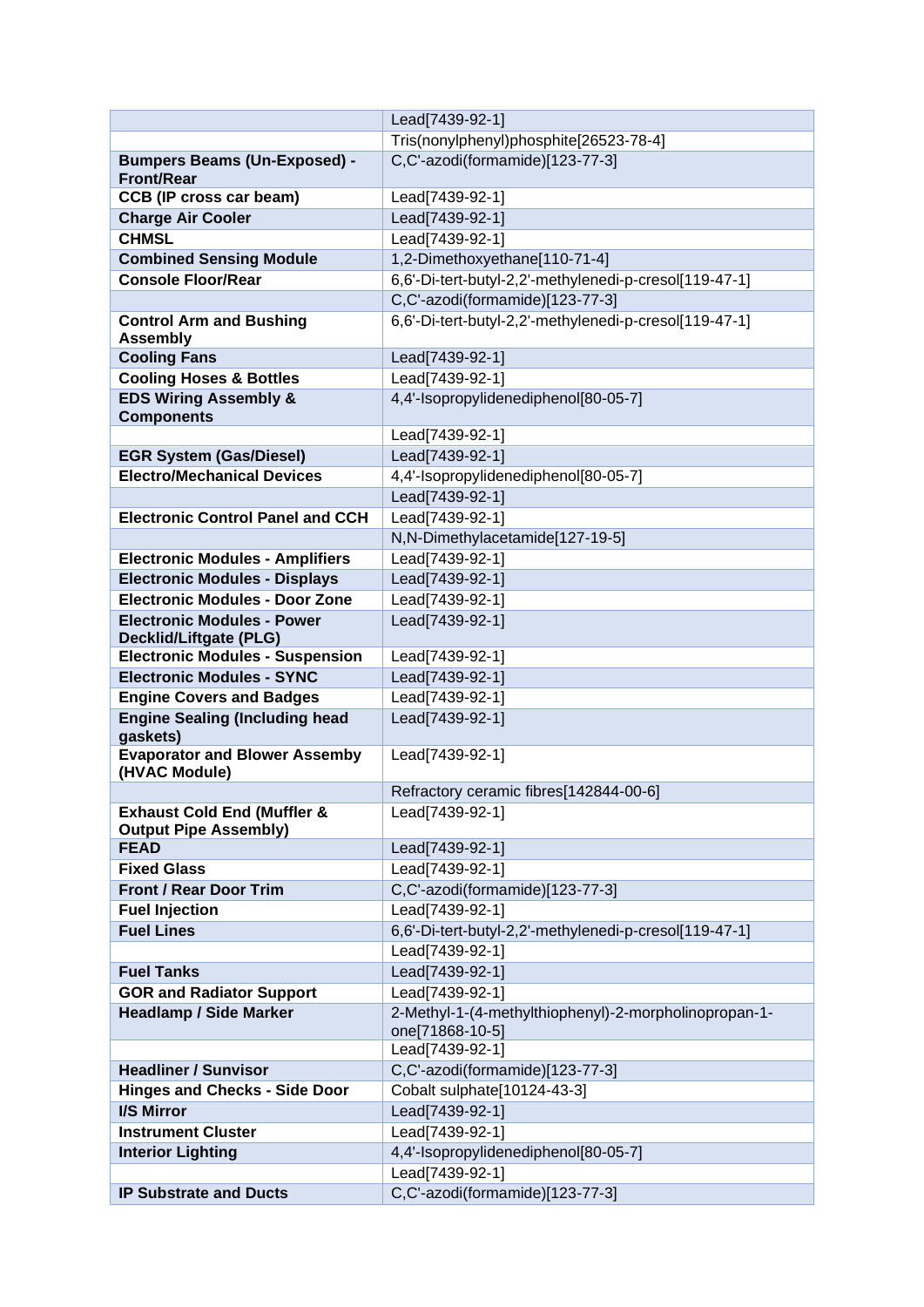| Knuckle (Front, Rear)                                                 | Lead[7439-92-1]                                                          |
|-----------------------------------------------------------------------|--------------------------------------------------------------------------|
| Latches - Hood, Decklid and                                           | Boric acid[10043-35-3]                                                   |
| <b>Liftgate Latches</b>                                               |                                                                          |
|                                                                       | Imidazolidine-2-thione[96-45-7]                                          |
|                                                                       | Lead[7439-92-1]                                                          |
| Locks                                                                 | 1,2-Dimethoxyethane[110-71-4]                                            |
|                                                                       | Lead[7439-92-1]                                                          |
| <b>Mirrors</b>                                                        | Lead[7439-92-1]                                                          |
|                                                                       | Phenol, dimethyl-, phosphate (3:1)[25155-23-1]                           |
| <b>Moonroof</b>                                                       | Lead[7439-92-1]                                                          |
| <b>Park Assist</b>                                                    | Lead[7439-92-1]                                                          |
| <b>PATS Transceiver</b>                                               | Lead[7439-92-1]                                                          |
| <b>PCV System</b>                                                     | Imidazolidine-2-thione[96-45-7]                                          |
| <b>Plastic Bumpers and Fascias</b>                                    | C,C'-azodi(formamide)[123-77-3]                                          |
| <b>Powertrain Control Module</b><br>(PCM/EEC/ ECM)                    | 4,4'-Isopropylidenediphenol[80-05-7]                                     |
|                                                                       | Lead[7439-92-1]                                                          |
| <b>PT Mounts</b>                                                      | Lead[7439-92-1]                                                          |
| <b>PT Sensors</b>                                                     | Lead[7439-92-1]                                                          |
| PTU (FWD)                                                             | Lead[7439-92-1]                                                          |
| <b>Rain and Daylight Sensor</b>                                       | 2-Methyl-1-(4-methylthiophenyl)-2-morpholinopropan-1-<br>one[71868-10-5] |
| <b>Receiver Assembly/CD (Radio)</b>                                   | 4-Methylcyclohexyl-1,6-dicarboxylic acid anhydride[19438-<br>$60-9$ ]    |
| <b>Restraint Electronics</b>                                          | Lead[7439-92-1]                                                          |
| <b>Sealing - Glass Runs and Belt</b><br><b>Moldings</b>               | Lead[7439-92-1]                                                          |
| <b>Seat Belts (Front and Rear)</b>                                    | 6,6'-Di-tert-butyl-2,2'-methylenedi-p-cresol[119-47-1]                   |
|                                                                       | Lead[7439-92-1]                                                          |
| Seats - Foam - Cut and Sew                                            | C,C'-azodi(formamide)[123-77-3]                                          |
|                                                                       | Lead[7439-92-1]                                                          |
| Seats - JIT                                                           | Imidazolidine-2-thione[96-45-7]                                          |
|                                                                       | Lead[7439-92-1]                                                          |
| <b>Seats - Structures</b>                                             | Lead[7439-92-1]                                                          |
|                                                                       | N,N-Dimethylacetamide[127-19-5]                                          |
| <b>Shifter Cables/Brackets - Auto</b>                                 | 2-Methyl-1-(4-methylthiophenyl)-2-morpholinopropan-1-<br>one[71868-10-5] |
|                                                                       | C,C'-azodi(formamide)[123-77-3]                                          |
|                                                                       | Lead[7439-92-1]                                                          |
| <b>Shock Absorbers</b>                                                | Lead[7439-92-1]                                                          |
| <b>Side and Rear Vision (BLIS)</b>                                    | Lead[7439-92-1]                                                          |
| <b>Smart Data Link Module</b>                                         | Lead[7439-92-1]                                                          |
| <b>Smart Junction Box &amp; Body</b><br><b>Control Module (SPDJB)</b> | Diboron-trioxide[1303-86-2]                                              |
|                                                                       | Lead[7439-92-1]                                                          |
| <b>Speakers / Tweeters</b>                                            | Imidazolidine-2-thione[96-45-7]                                          |
|                                                                       | N,N-Dimethylacetamide[127-19-5]                                          |
| <b>Steering Column</b>                                                | Lead[7439-92-1]                                                          |
| <b>Steering Gear and Linkage</b>                                      | 6,6'-Di-tert-butyl-2,2'-methylenedi-p-cresol[119-47-1]                   |
| <b>Steering Wheel, Drive Air Bag</b>                                  | Lead[7439-92-1]                                                          |
| Sub-Frame (Car/SUV) (Front, Rear)                                     | Lead[7439-92-1]                                                          |
| <b>Suspension Link Components</b><br><b>Switches - General Use</b>    | Imidazolidine-2-thione[96-45-7]                                          |
|                                                                       | Lead[7439-92-1]                                                          |
| Switches - Headlamp. Window &<br>Door                                 | 4,4'-Isopropylidenediphenol[80-05-7]                                     |